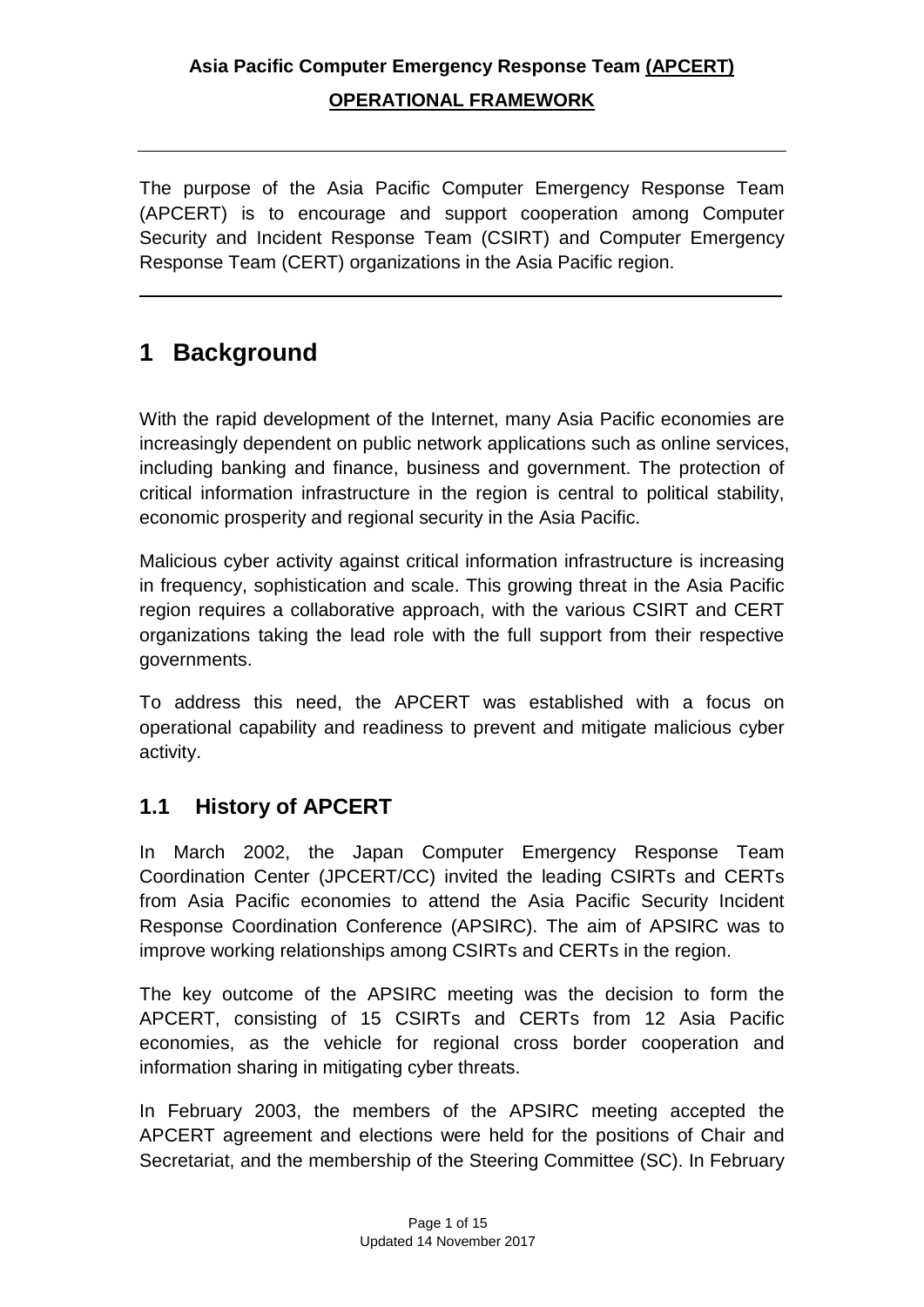2005, during the APCERT Annual General Meeting (AGM) in Kyoto, Japan, the position of Deputy Chair was created and elected.

The APSIRC set out the initial goals and objectives upon which the APCERT was established. The APCERT vision was revised in 2011 to reflect the broadened perspective of the group and its members.

# **2 Mission**

 $\overline{a}$ 

The APCERT will maintain a trusted contact network of cyber security experts in the Asia Pacific region to improve the region's awareness and competency in relation to cyber security incidents through:

- 1. enhancing Asia Pacific regional and international cooperation on cyber security;
- 2. jointly developing measures to mitigate large-scale or regional network security incidents;
- 3. facilitating information sharing and technology exchange on cyber security and threats among its members;
- 4. promoting collaborative research and development on subjects of interest to its members; and
- 5. assisting other CSIRTs and CERTs in the region to conduct efficient and effective computer emergency response.

# **3 APCERT Operational Membership**

APCERT Operational Membership is open to all suitably qualified CSIRTs and CERTs in the Asia Pacific region. The Asia Pacific region refers to the Asia Pacific Network Information Centre's (APNIC) geographic boundaries of 60<sup>th</sup> degree parallel (longitude).[1](#page-1-0)

APCERT Operational Members, in seeking and accepting APCERT Operational membership, must agree to support the objectives of the APCERT, respect the information handling caveats for information received from APCERT Operational Members and, where possible, provide assistance to APCERT Operational Members.

<span id="page-1-0"></span><sup>1</sup> A list of the economies within the Asia Pacific region is listed on the APNIC web site. See: [http://www.apnic.net/about-APNIC/organization/apnics-region.](http://www.apnic.net/about-APNIC/organization/apnics-region)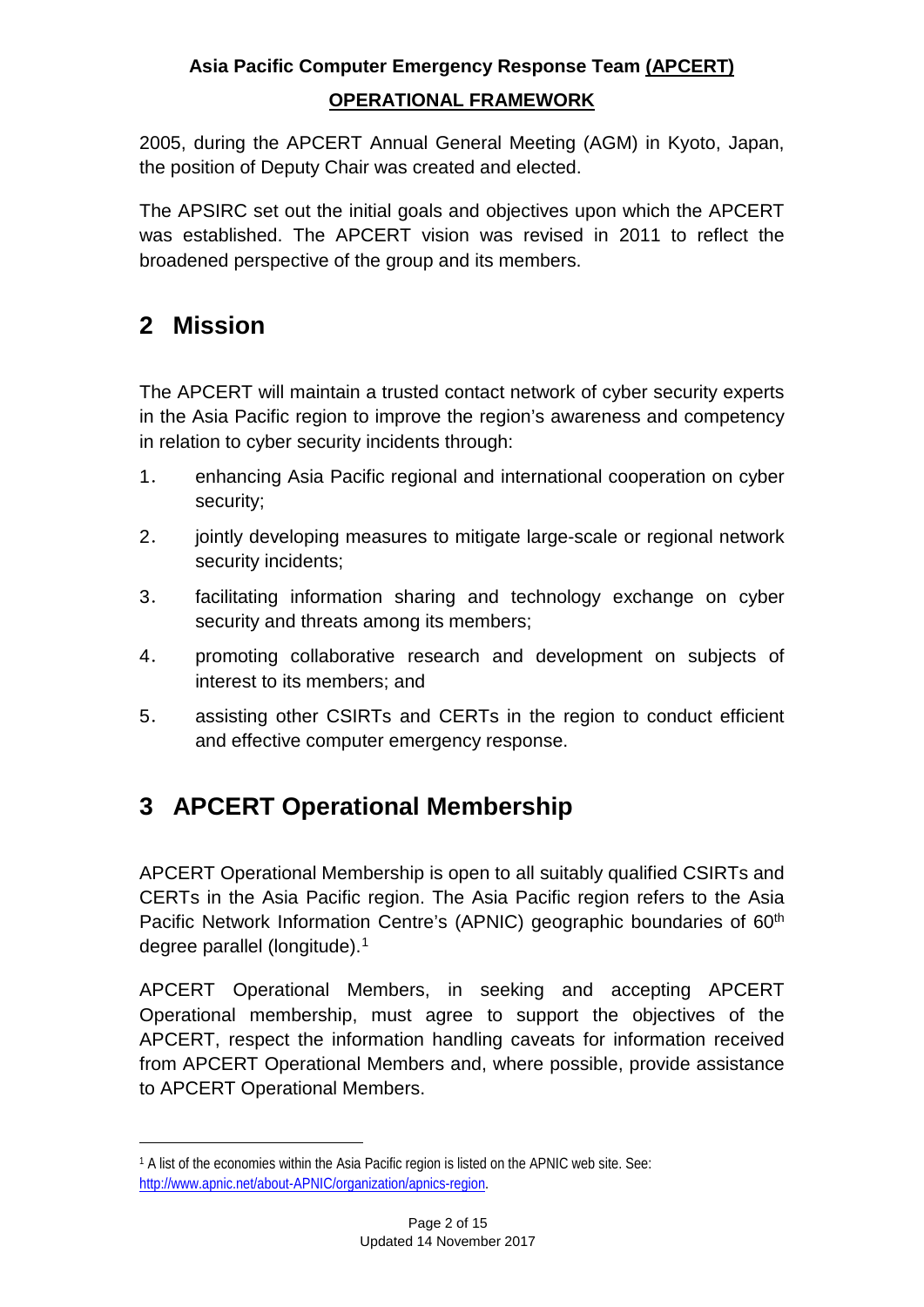#### **Asia Pacific Computer Emergency Response Team (APCERT)**

#### **OPERATIONAL FRAMEWORK**

Operational Members are eligible to vote on APCERT operational matters after one (1) year of membership. Each Operational Member has one (1) vote. Operational Members have the right to stand for SC and other elected positions after holding membership for one (1) year.

There is an expectation that Operational Members will be active participants in APCERT to the extent possible, namely with contributions to the APCERT Annual Report and participation in the AGM and APCERT Drill which are the key elements of APCERT activities. As such, Operational Members are required to contribute to the APCERT Annual Report and should also participate in the AGM and/or APCERT Drill. Further information on Operational Member benefits and expectations can be found in APCERT's Member and Partner Categories Policy.

#### **3.1 Operational Member Criteria**

An APCERT Operational Member must:

- 1. be a CSIRT or CERT from an Asia Pacific economy, which performs the function of a CSIRT or CERT on a full time basis;
- 2. be a leading or national CSIRT or CERT within its own economy;
- 3. be not-for-profit and/or wholly or partly government funded;
- 4. have established policies, practices and procedures for operating a CSIRT or CERT within its economy and have experience in CSIRT operations including incident handling and cyber threat and vulnerability monitoring and advice;
- 5. have a broad responsibility and capability for disseminating information and coordinating incident response across and/or among sectors within its economy;
- 6. make contributions to the Asia Pacific CSIRT/CERT community; and
- 7. advise the APCERT SC, within a reasonable time period, if at anytime it cannot meet the above criteria.

### **3.2 Operational Member Application Process**

To apply for operational membership a potential member must:

- 1. obtain one (1) APCERT Operational Member sponsor, who will be required to submit a Sponsor Report;
- 2. complete an Operational Membership Application Form and submit it to the APCERT Secretariat;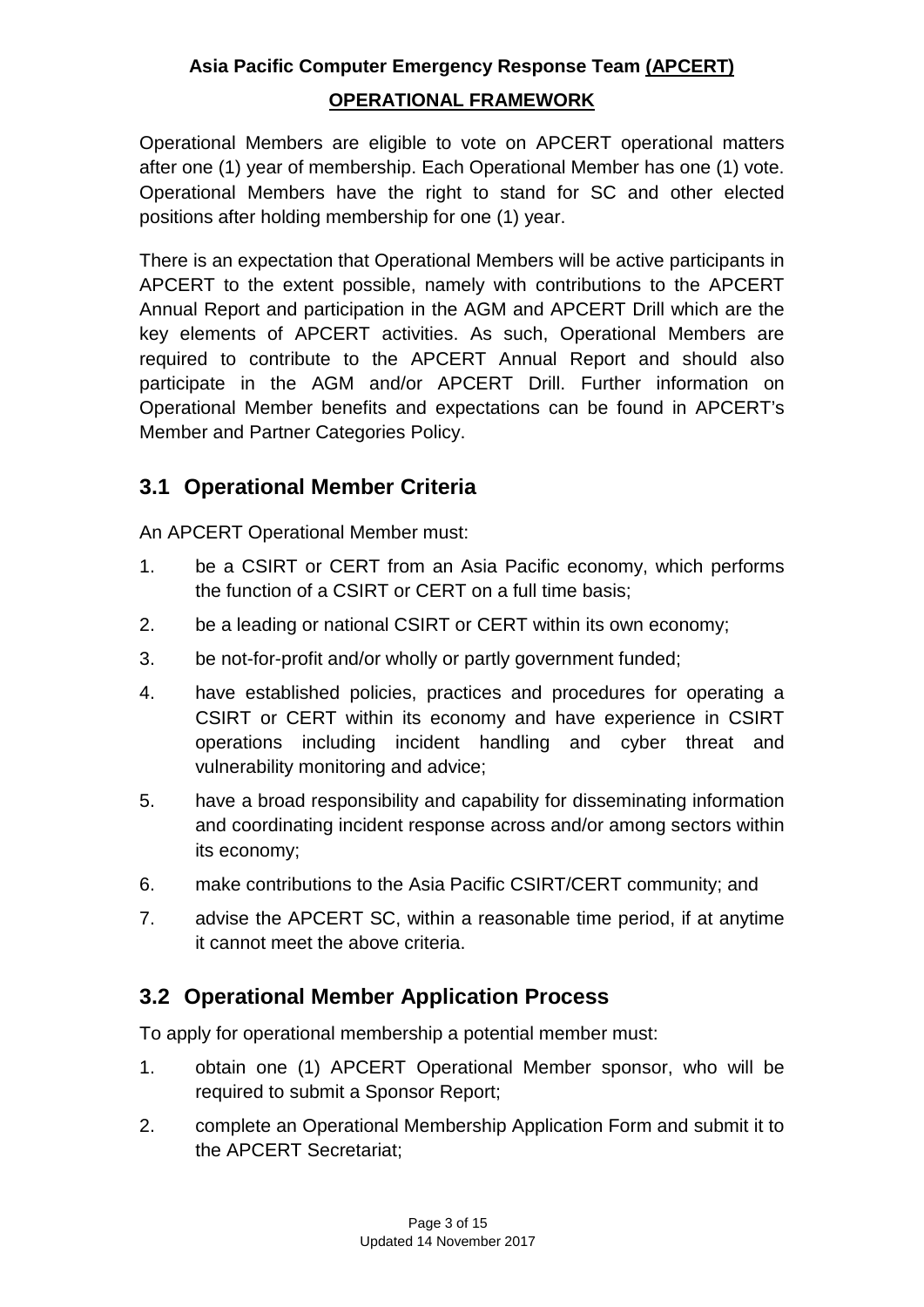- 3. agree to a site visit by an Operational Member; and
- 4. be approved by unanimous APCERT SC decision.

### **4 APCERT Partners**

Separate to APCERT Operational Members, APCERT has three partnership categories – *"Liaison Partner", "Strategic Partner"* and *"Corporate Partner"*.

APCERT Partners do not have any voting rights but may observe and provide feedback on APCERT operational matters. Partners receive a standing invitation to the APCERT Annual Conference. Further information can be found in APCERT's Member and Partner Categories Policy.

#### **4.1 Liaison Partner Criteria**

An APCERT Liaison Partner must:

- 1. be a full-time national CSIRT or CERT which is either
	- a. ineligible for operational membership because it is located outside the APCERT region, or
	- b. is potentially capable of becoming an Operational Member but does not yet meet Operational Member requirements;
- 2. be not-for-profit and/or wholly or partly government funded;
- 3. share APCERT's vision to help create a safe, clean and reliable cyber space through global collaboration and be a willing to partner with APCERT to achieve this vision;
- 4. agree and be able to protect information provided by APCERT and its members appropriately in line with the APCERT Information Classification Policy; and
- 5. advise the SC, within a reasonable time period, if at anytime it cannot meet the above criteria.

#### **4.2 Strategic Partner Criteria**

An APCERT Strategic Partner must:

1. be a government or not-for-profit organisation that provides internetrelated services (e.g. domain registry or internet address allocation) or carries out particular cyber security functions (e.g. multilateral national and leading CERT groupings, law enforcement or other cyber security function);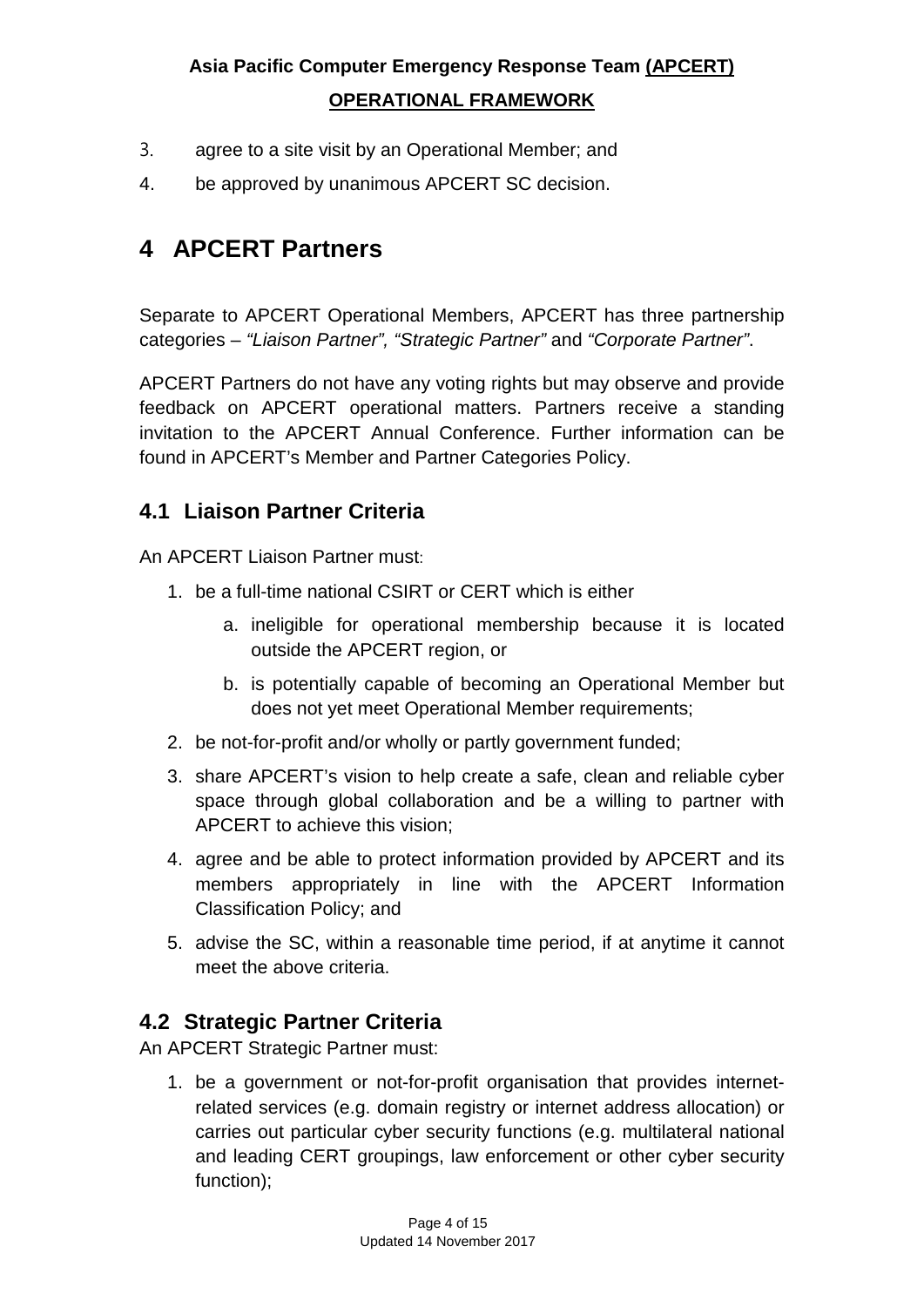## **Asia Pacific Computer Emergency Response Team (APCERT)**

#### **OPERATIONAL FRAMEWORK**

- 2. share APCERT's vision to help create a safe, clean and reliable cyber space through global collaboration and be a willing to partner with APCERT to achieve this vision;
- 3. agree and be able to protect information provided by APCERT and its members appropriately in line with the APCERT Information Classification Policy; and
- 4. advise the APCERT SC, within a reasonable time period, if at anytime it cannot meet the above criteria.

### **4.3 Corporate Partner Criteria**

An APCERT Corporate Partner must:

- 1. be a cyber security related commercial entity that, regardless its regional base and organizational structure, will support and contribute to the APCERT operation;
- 2. be able to support CSIRT/CERT functions;
- 3. share APCERT's vision to help create a safe, clean and reliable cyber space through global collaboration and be a willing to partner with APCERT to achieve this vision;
- 4. agree and be able to protect information provided by APCERT and its members appropriately in line with the APCERT Information Classification Policy;
- 5. agree and be able to protect information provided by APCERT and its members appropriately in line with the APCERT Information Classification Policy;
- 6. comply with the APCERT Engagement with Service Providers and Corporate Entities Policy; and
- 7. advise the APCERT SC, within a reasonable time period, if at anytime it cannot meet the above criteria.

### **4.4 Partner Application Process**

To apply for any partner category a potential partner must:

- 1. be sponsored by three (3) existing APCERT Operational Members;
- 2. complete an Partner Application Form and submit it to the APCERT Secretariat;
- 3. be approved by unanimous APCERT SC decision; and
- 4. sign an MoU with APCERT.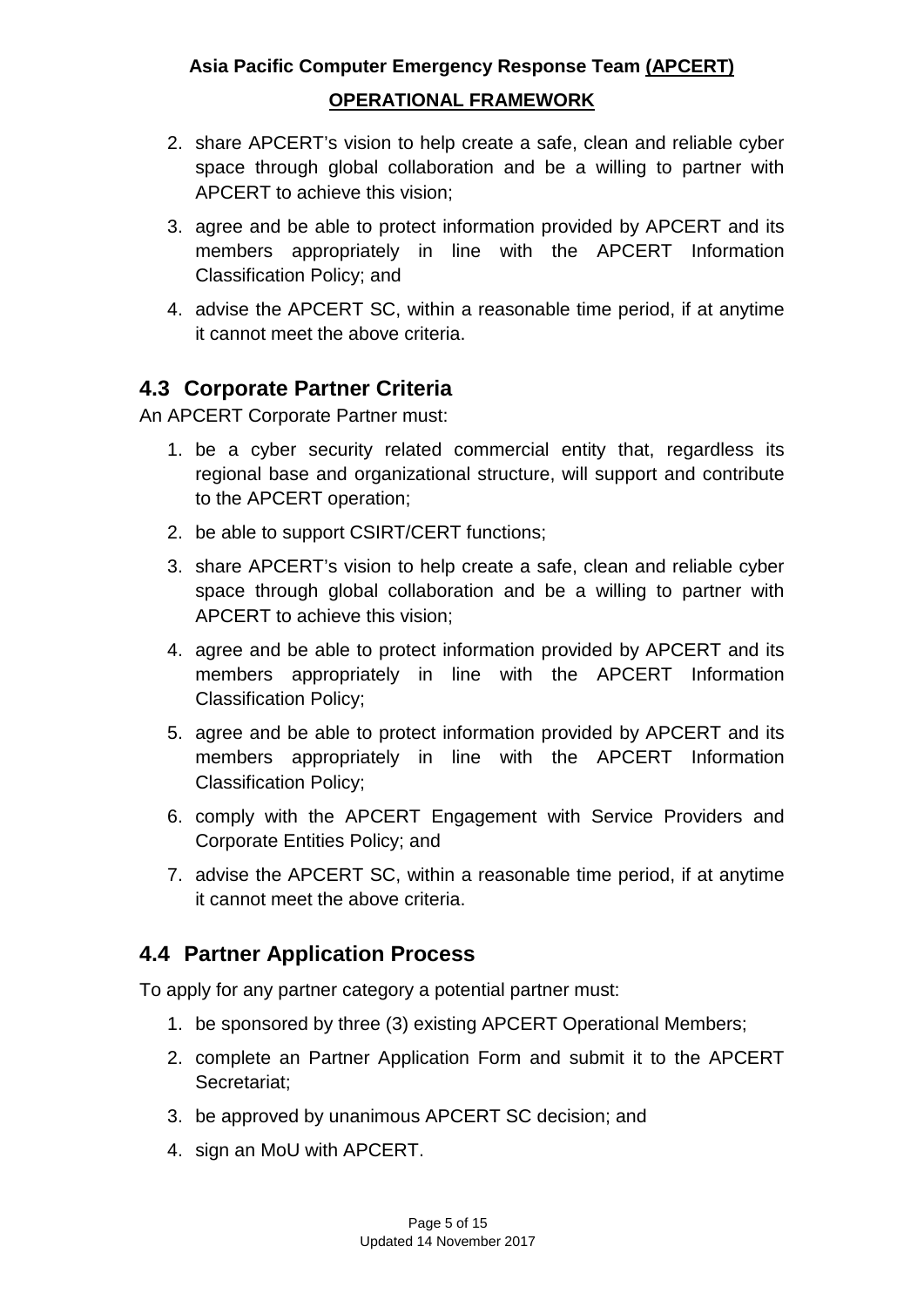# **5 Review or Revocation of Membership/Partnership or Change of Category**

The APCERT SC may review the continued eligibility and suitability of Operational Members or other Partners at any time. If the APCERT SC is of the opinion that a member/partner no longer meets the membership eligibility requirements, or is otherwise unsuitable for APCERT membership, it may recommend that APCERT revoke or change that membership/partnership.

The decision to change or revoke operational membership is subject to the approval of:

- 1. a two-thirds quorum of the APCERT Operational Members with voting rights during the GM; or
- 2. if votes are to be cast by email, by more than half of the total number of APCERT Operational Members with voting rights.

The decision to change or revoke partners under MoU is taken by the SC in accordance with the provisions of the MoU.

# **6 Code of Conduct**

### **6.1 Duty of Members and Partners**

All APCERT Operational Members and Partners have a duty to abide to the Code of Conduct. Breach of Code of Conduct may result in sanctions.

### **6.2 Investigation of Suspected Breach, Decision and Penalty**

#### **6.2.1**

The Steering Committee may investigate a suspected breach of Code of Conduct of any Operational Member or Partner at any time. If the Steering Committee is of the opinion that a material breach has occurred, a compliance notice may be served to the member/partner.

### **6.2.2**

The compliance notice must:

- State the channels of communication the notice was served by;
- State the occurrence of the breach and possible adverse effects;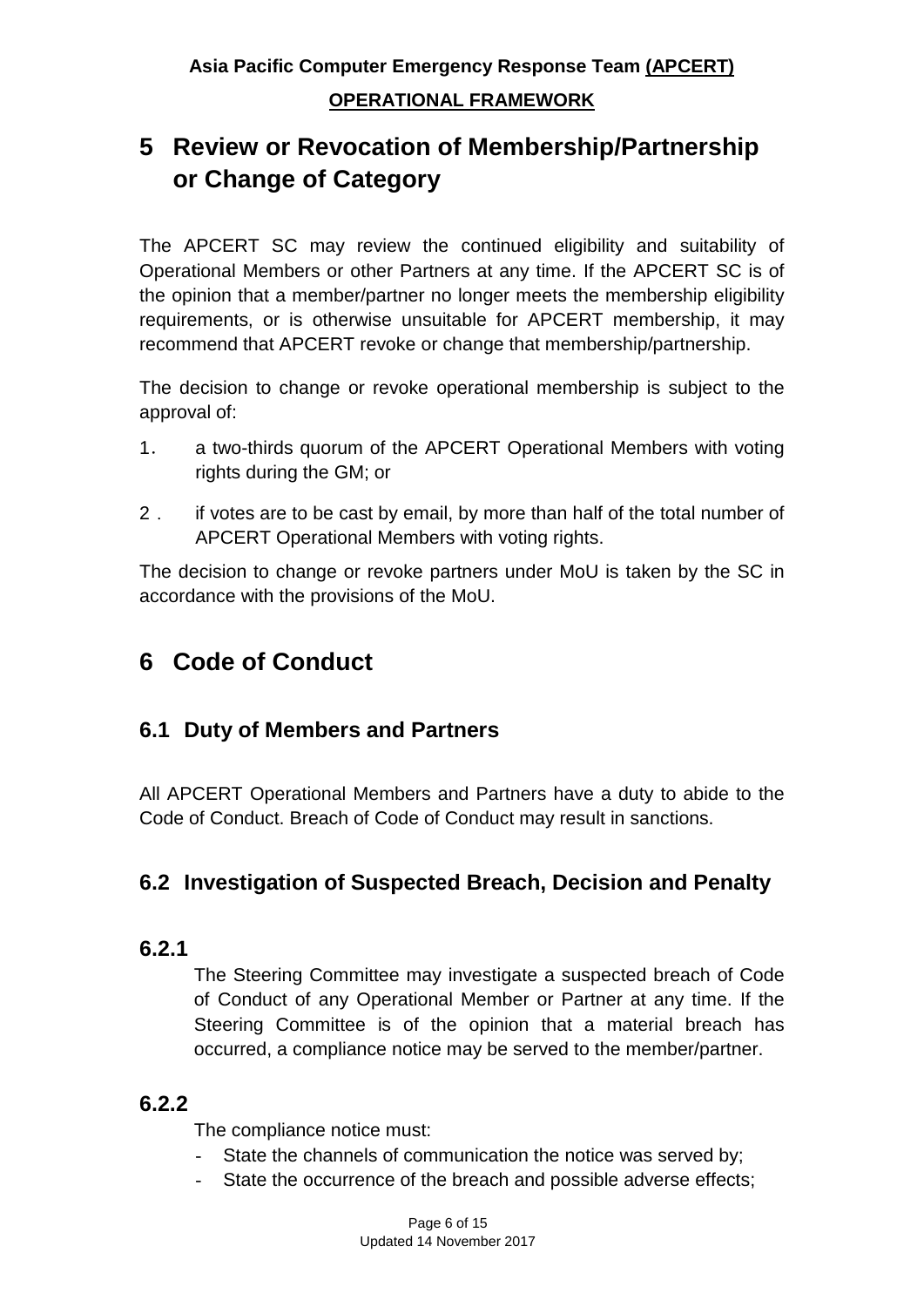- State the opinion and rationale of the Steering Committee in issuing the compliance notice;
- State the actions and timeline the member/partner may pursue to remediate the breach;
- State the actions and timeline the Steering Committee may pursue if the member/partner may not comply or respond to the notice;
- Allow reasonable time for the member/partner to respond to the notice; and
- Include a copy of the appeal mechanism as per section 6.3, the member/partner may pursue.

#### **6.2.3**

If the member/partner fails to reply to the compliance notice within the reasonable time or continue to breach the Code of Conduct, the Steering Committee may serve a second compliance notice to the member/partner, following the same format as the first notice.

### **6.2.4**

If the member/partner fails to reply to the second compliance notice or continue to breach the Code of Conduct, the Steering Committee may lodge to apply sanctions on the member/partner. These sanctions may include revocation of partial or full permission of access to APCERT resources such as the mailing list. The sanction would not include the revocation of membership / partnership or change of membership / partnership category which is governed by section 5.

### **6.2.5**

The Steering Committee must inform the member/partner of the intended sanctions in a sanction notice and reserves the right to notify all operational members about the breach.

### **6.2.6**

Sanctions applied take effect not earlier than 30 days after the sanction notice is issued. The Steering Committee specifies the length of sanction period in the sanction notice, or else, a default period of 12 months applies. The maximum sanction period is 12 months from the effective date of sanction. The renewal of sanctions requires the issuance of another sanction notice by the Steering Committee.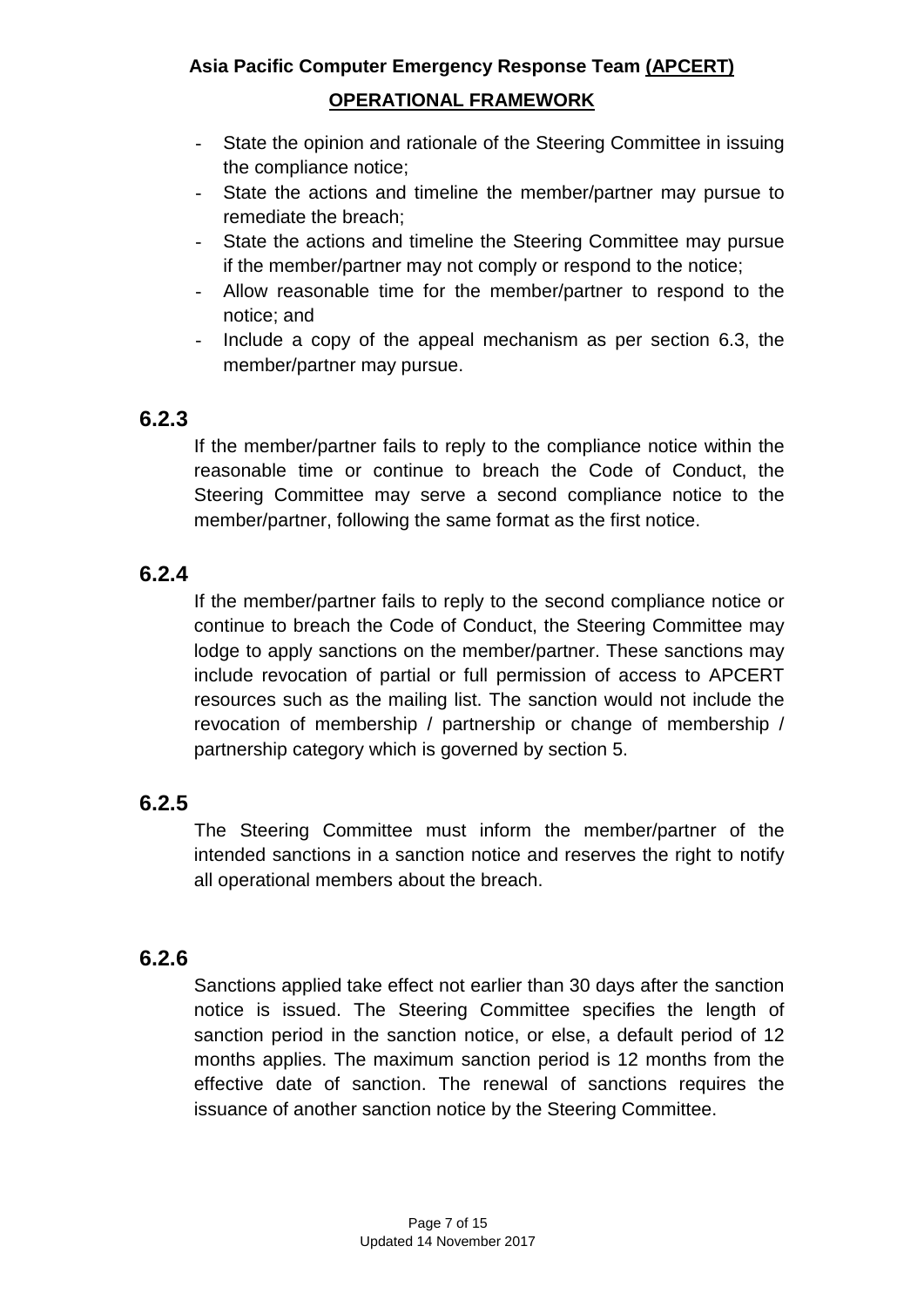## **6.3 Appeal Mechanism**

### **6.3.1**

An appeal may be made to the Steering Committee against the effect of any compliance notice or sanction notice, not later than 30 calendar days after the notice was served.

### **6.3.2**

If an Appeal is called, the Steering Committee will set up an Appeal Panel composing of:

- One (1) Appeal Panel Chair who is an Operation Member not being part of the Steering Committee,
- Four (4) Appeal Panel Members, two (2) from the Steering Committee and two (2) from Operational Members not being part of the Steering Committee.

### **6.3.3**

The Appeal Panel may revisit the decision of the Steering Committee and decide to accept all sanctions, or suspend, in totality or partially any sanctions before they take effect. The decision of the Appeal Panel is final.

# **7 Organization**

The APCERT comprises:

1. General Meeting (GM) – consisting of all APCERT Operational Members. The GM will be convened by the Steering Committee and attended by representatives of APCERT Operational Members. The GM will be the principle vehicle for defining and agreeing overall directions of APCERT. A GM will only be convened if at least half of APCERT Operational Members with voting rights are present at the meeting. At a minimum, the GM will be convened annually, known as the Annual General Meeting (AGM).

APCERT Partners under MoU may be invited to attend appropriate sessions of the GM.

The Steering Committee (including Chair and Deputy Chair) and the Secretariat will be elected at an AGM. The AGM will also be used to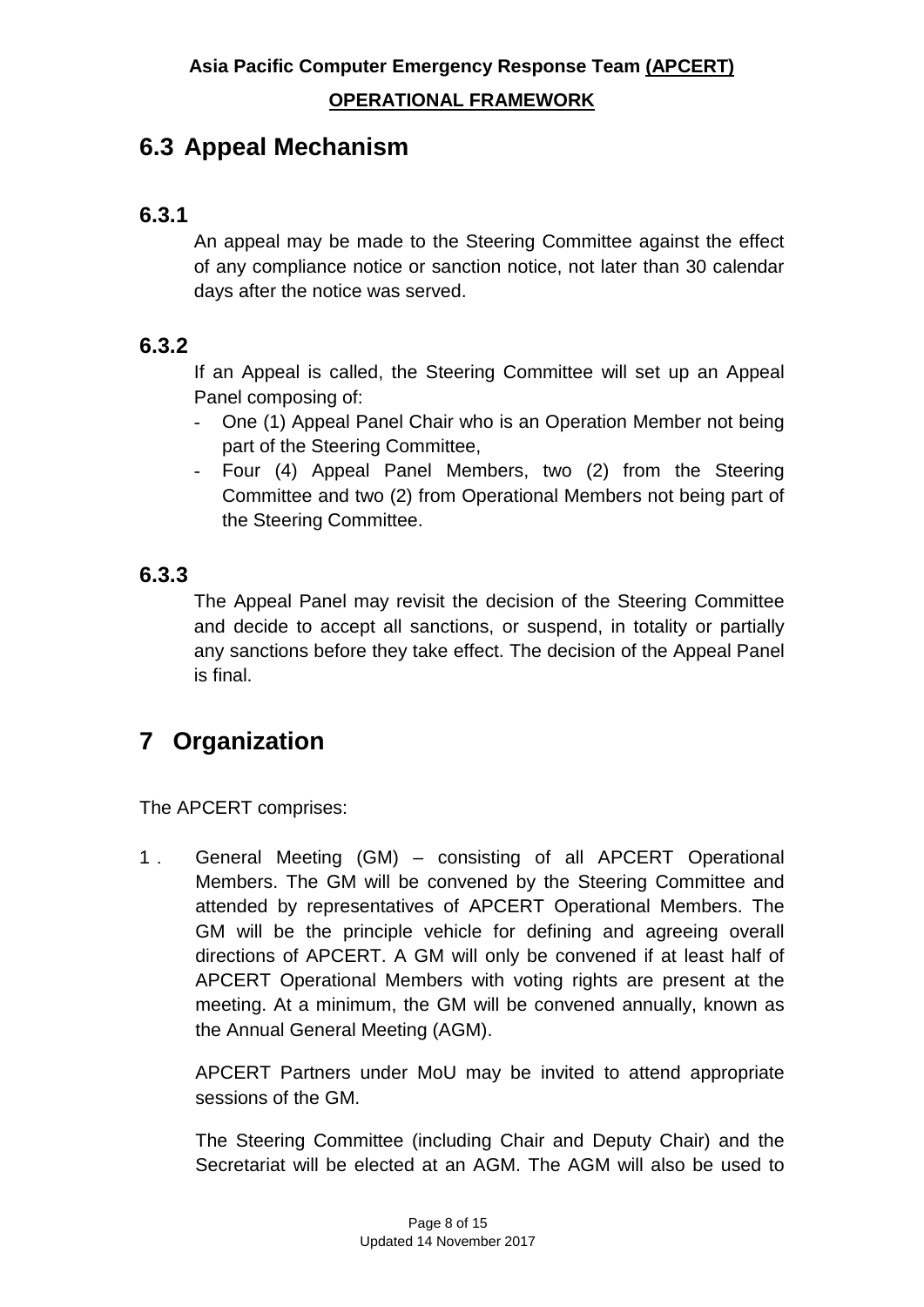#### **Asia Pacific Computer Emergency Response Team (APCERT)**

#### **OPERATIONAL FRAMEWORK**

accept and approve reports from the Steering Committee and other APCERT members as required.

2. Steering Committee (SC) – consisting of a maximum of seven (7) representatives elected by more than half of a quorum of APCERT Operational Members with voting rights during the AGM. Only Operational Members may nominate to the SC. SC Members are appointed for two–year terms and are responsible for the overall management of the APCERT. Each half of the SC Members will be elected on alternate years to ensure continuity of SC membership.

The Steering Committee will hold teleconferences at least every two (2) months, or more often as required, and will meet in person at least once a year. SC meetings will only be convened if 5/7 of the SC members are present. Any proposals discussed by the SC will be approved by the SC with a minimum of 4/7 potential votes.

- 3. Chair SC member elected by the SC to chair the Committee. The chair will be appointed for a term of one (1) year and will be responsible for the coordination of the SC. A member may only serve as Chair for a maximum of four (4) consecutive terms.
- 4. Deputy Chair SC member elected by the SC as Deputy Chair of the Committee. The Deputy Chair will share the responsibilities of the Chair, including deputizing for the Chair and providing assistance as required. The term is for one (1) year. A member may only serve as the Deputy Chair for a maximum of four (4) consecutive terms.
- 5. Secretariat an Operational Member elected by the SC to provide secretariat support to the Committee. The Secretariat is the first point of contact for the APCERT, and maintains the records of membership information, provides general guidance for potential members, serves as an administrative point for APCERT and maintains the web site and e-mail lists. The Secretariat's tasks will be approved by the SC. The Secretariat has no authority to make decisions on behalf of the APCERT. The Secretariat serves a term of two (2) years.
- 6. Working Groups refer 'APCERT Working Group Guidance' and see APCERT website for current list of APCERT Working Groups.

For further information about APCERT election procedures please refer to: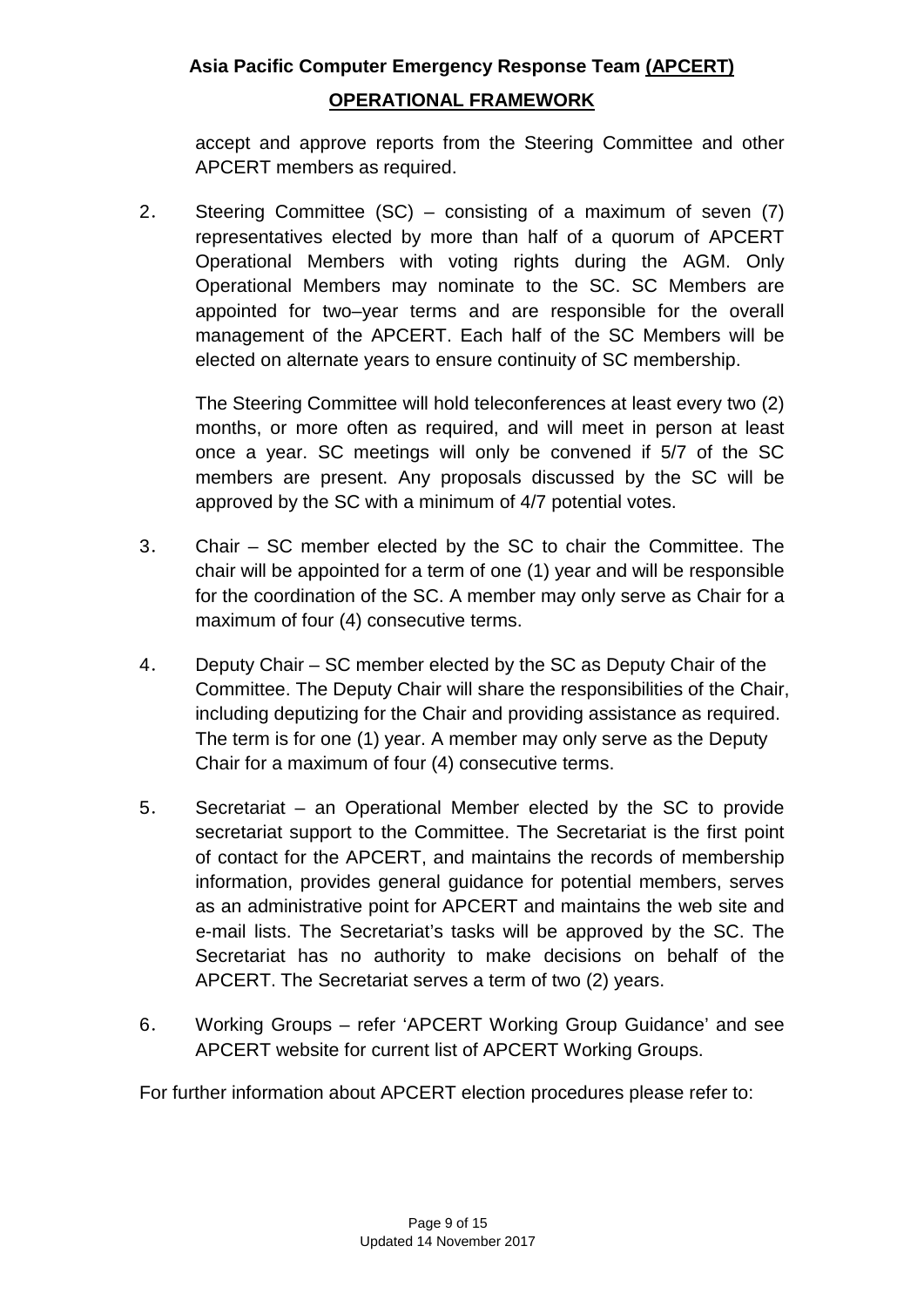• Procedures for Election of APCERT Steering Committee Members, Chair, Deputy Chair and Secretariat.

# **8 Point of Contact (POC) Arrangements**

The APCERT POC Arrangements provide a framework for sharing information about serious and time critical cyber threats, vulnerabilities or incidents by APCERT members within the region.

Where there is more than one (1) Operational Member from an economy, that economy will propose one (1) of those members to be the POC for that economy.

APCERT POC members should give priority to requests for assistance made under the APCERT POC Arrangements.

It is an obligation of all members which are the POCs for their economy to ensure that their contact details are kept up-to-date. The POCs are listed at the APCERT secure website. Changes to the POCs details should be submitted to the Secretariat.

For further information about these procedures see:

- APCERT POC Arrangements Policy
- Guidelines for APCERT POC Arrangements
- APCERT POC Form

# **9 Eligibility for Liaison Partners and Strategic Partners to Participate in APCERT POC Arrangements**

Liaison Partners are eligible to participate in the APCERT POC Arrangements. Strategic Partners may also be considered for inclusion in the APCERT POC Arrangements on a case by case basis, subject to SC approval.

Liaison and Strategic Partners engaging with APCERT in its POC Arrangements agree to abide by the APCERT POC Arrangements policies and guidelines where applicable to the Participating External CERTs/CSIRTs.

For further information about these procedures see: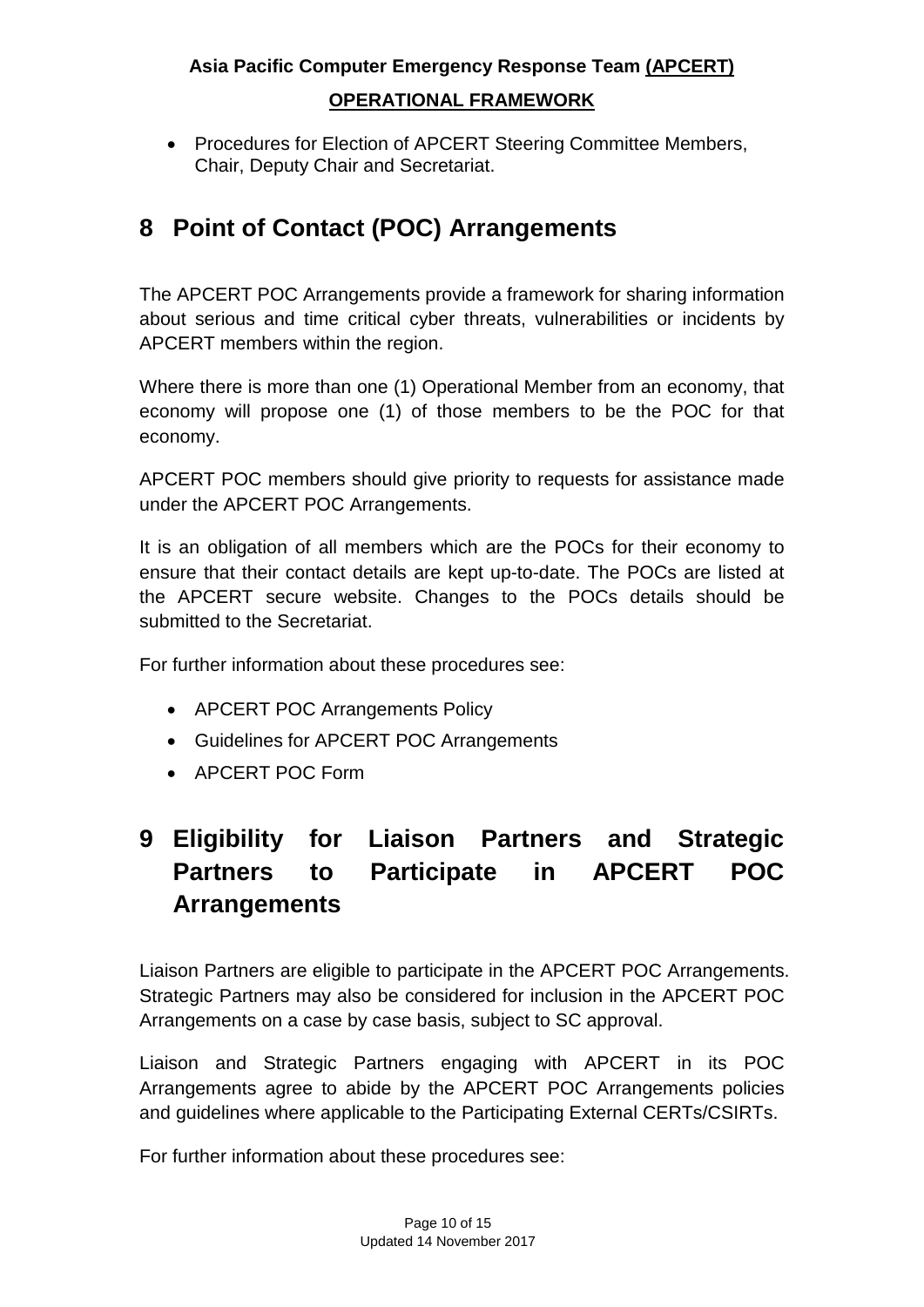• APCERT Guidelines for CSIRTs Outside AP Region.

## **10 Mailing Lists**

The APCERT operates a range of mailing lists. To prevent these lists from being used by spammers, members should not publicly disclose the existence of these lists and their contents.

Other email aliases may be established from time to time to manage specific short-term projects or issues.

Members are encouraged to use the generic contact email address of other members when communicating directly with them.

For further information about these procedures see:

• APCERT Mailing List Procedures.

### **11 Activities and Focus Areas**

In accordance with the APCERT's stated goals and objectives, the APCERT and its elected representatives will undertake activities in the following broad areas.

### **11.1Process and Structure**

The SC will establish operating and management parameters, including<sup>[2](#page-10-0)</sup>:

- 1. APCERT member policies and procedures;
- 2. means of secure communications for the APCERT members;
- 3. policies, procedures and guidelines that allow information to be shared to the fullest possible extent among APCERT members;
- 4. guidelines for receiving and handling reports of computer attacks from within and external to the region; and
- 5. a web site to publish relevant information and documents.

<span id="page-10-0"></span><sup>&</sup>lt;sup>2</sup> This list is not exhaustive and the items are not in any particular order of importance. The Steering Committee is to deliberate on the actual work to be done and their prioritization.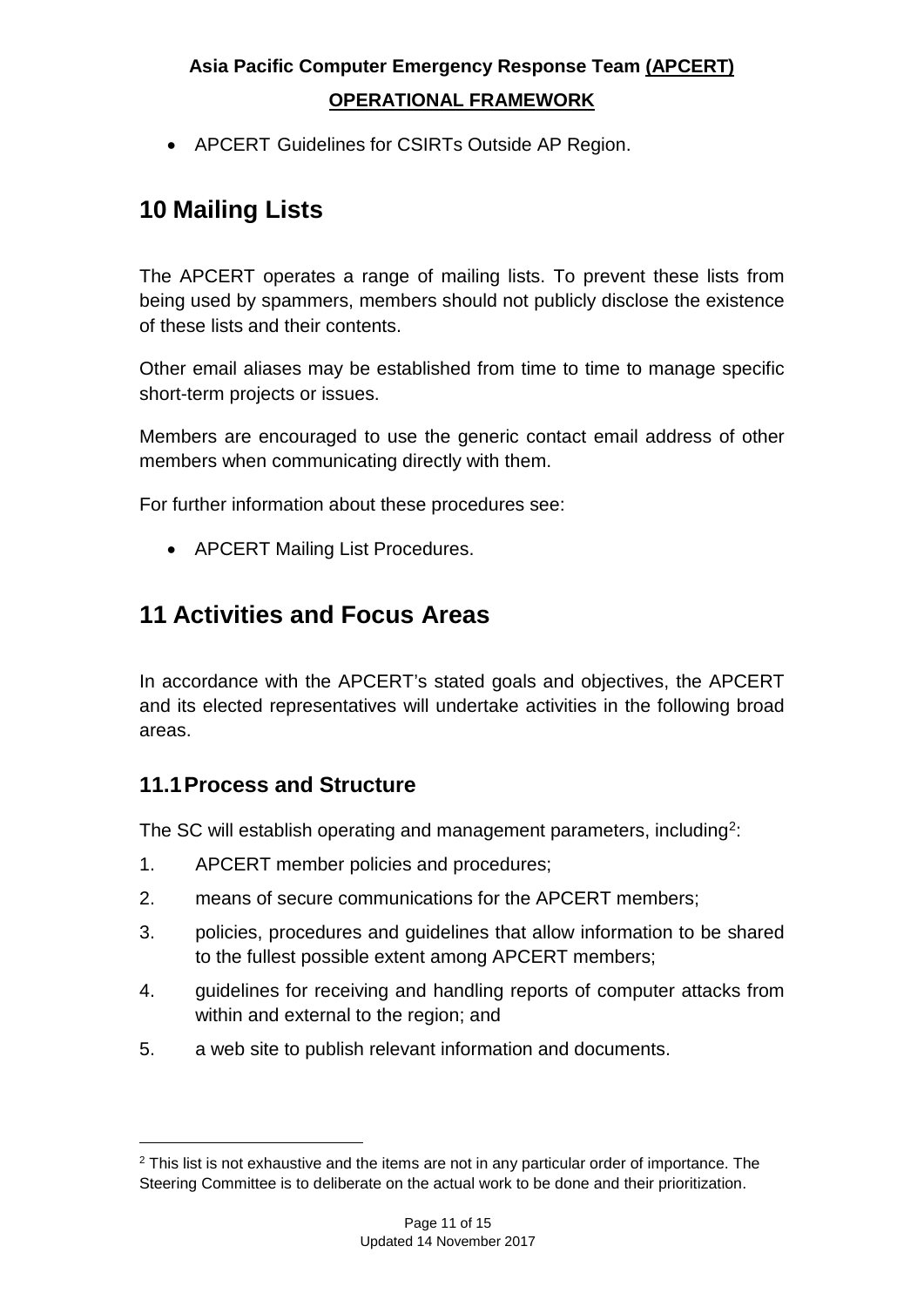#### **OPERATIONAL FRAMEWORK**

### **11.2Outreach and Assistance**

Develop initiatives to assist other CSIRTs and CERTs in the region that do not have ready access to the necessary technical skills, knowledge and experience to conduct efficient and effective cyber security and incident response.

### **11.3Information Sharing**

The APCERT will put in place mechanisms for information sharing among its members, including:

- 1. an Early Warning System to facilitate fast and efficient information sharing among APCERT members;
- 2. a mechanism to share information on cyber threats in the Asia Pacific region; and
- 3. cyber security and incident response workshops and seminars.

#### **11.4Research and Development**

Conduct joint research and development on subjects of interest to APCERT members and to produce situation reports on cyber security and incident response issues across the Asia Pacific economic community.

### **11.5Annual Conference**

Organize an annual conference to raise awareness on cyber security and incident response, and sharing of information.

The annual conference will be hosted by a volunteer Operational Member in September–November each year. The APCERT Secretariat will seek nominations approximately 12 months prior to the next conference. Operational Members may also express their interest in hosting a conference directly to the Secretariat. The SC will approve the conference host. Where multiple nominations are received to host the conference, the SC will conduct a majority vote. In the event of a tie, the SC Chair will cast the deciding vote.

### **11.6Drill Exercise**

1. The APCERT will, at least annually, conduct a drill for its members. The SC will announce the timing of a new drill via the apcert-teams list.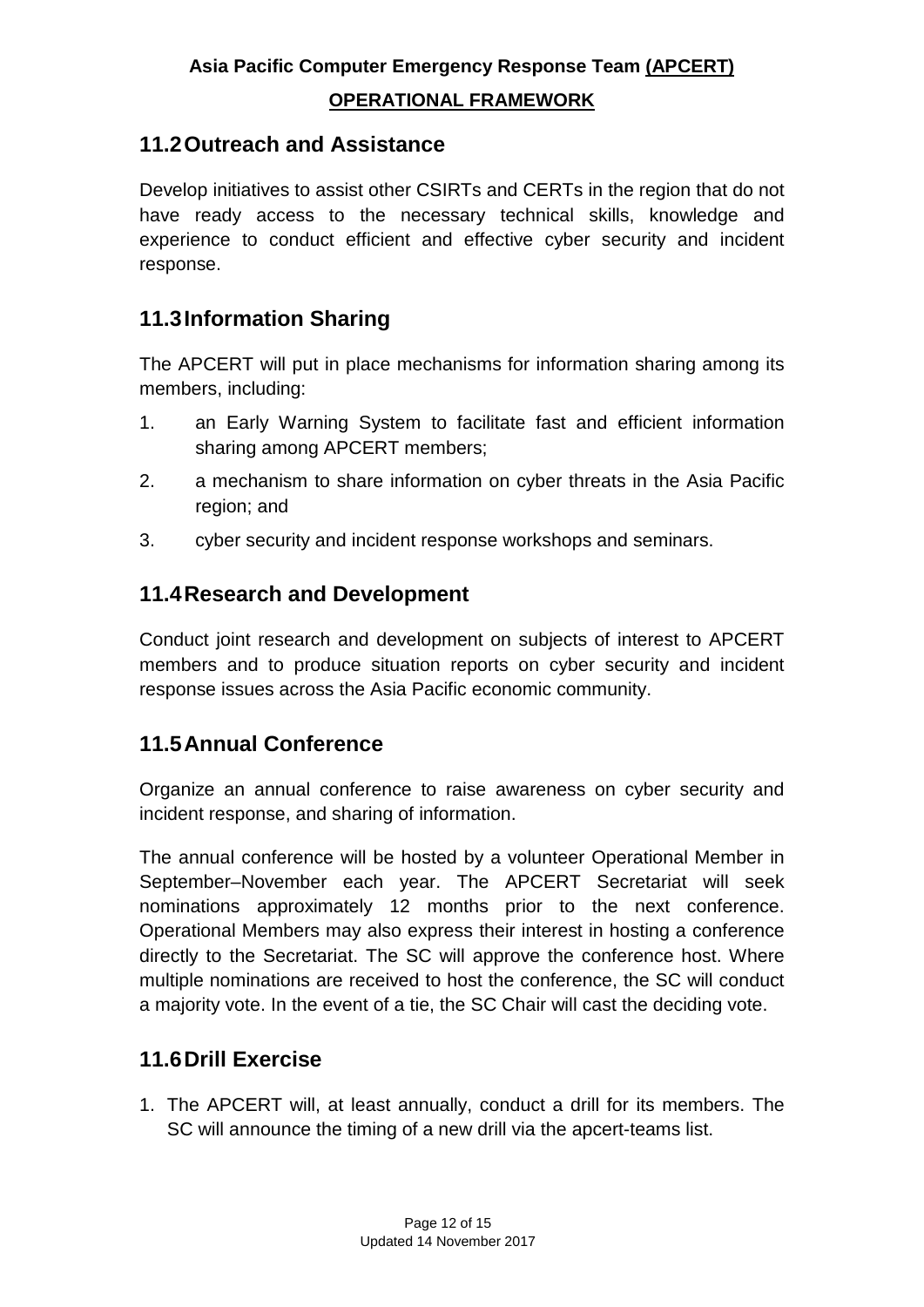2. It is desirable for all members to participate in these drills. However, Operational Members are required to participate unless written notification of non-participation has been given and accepted by the SC before the drill event.

# **12 Process for Changing APCERT Policies and Procedures**

APCERT members may propose additions or changes to APCERT policies and procedures as they appear in this document. The proposed changes must be submitted in writing to the SC with details of the existing policy or procedure (if applicable), and reason for the proposed change or addition. The SC will consider the proposal and will either accept, reject or amend the proposal and consult with the Operational membership as required.

Any proposals to amend, alter or otherwise change the Operational Framework will be submitted for approval by at least two-thirds of a quorum of Operational Members with voting rights during the GM or, if votes are to be cast by email, by more than half of the total number of APCERT Operational Members with voting rights. If approved the proposed changes become part of the Operational Framework.

# **13 SC Minutes and Reporting to APCERT Members**

The APCERT SC will, at a minimum, keep a record of the APCERT SC decisions in the form of Minutes of Meeting.

The SC minutes will be available to Operational Members only.

Each year the Chair will submit a report to the AGM Closed Session on the activities of the SC for the previous 12 months.

Each year, the APCERT shall prepare an Annual Report. This report will include individual member reports prepared and submitted by APCERT members and the Chair's report. The Annual Report will be available to the public.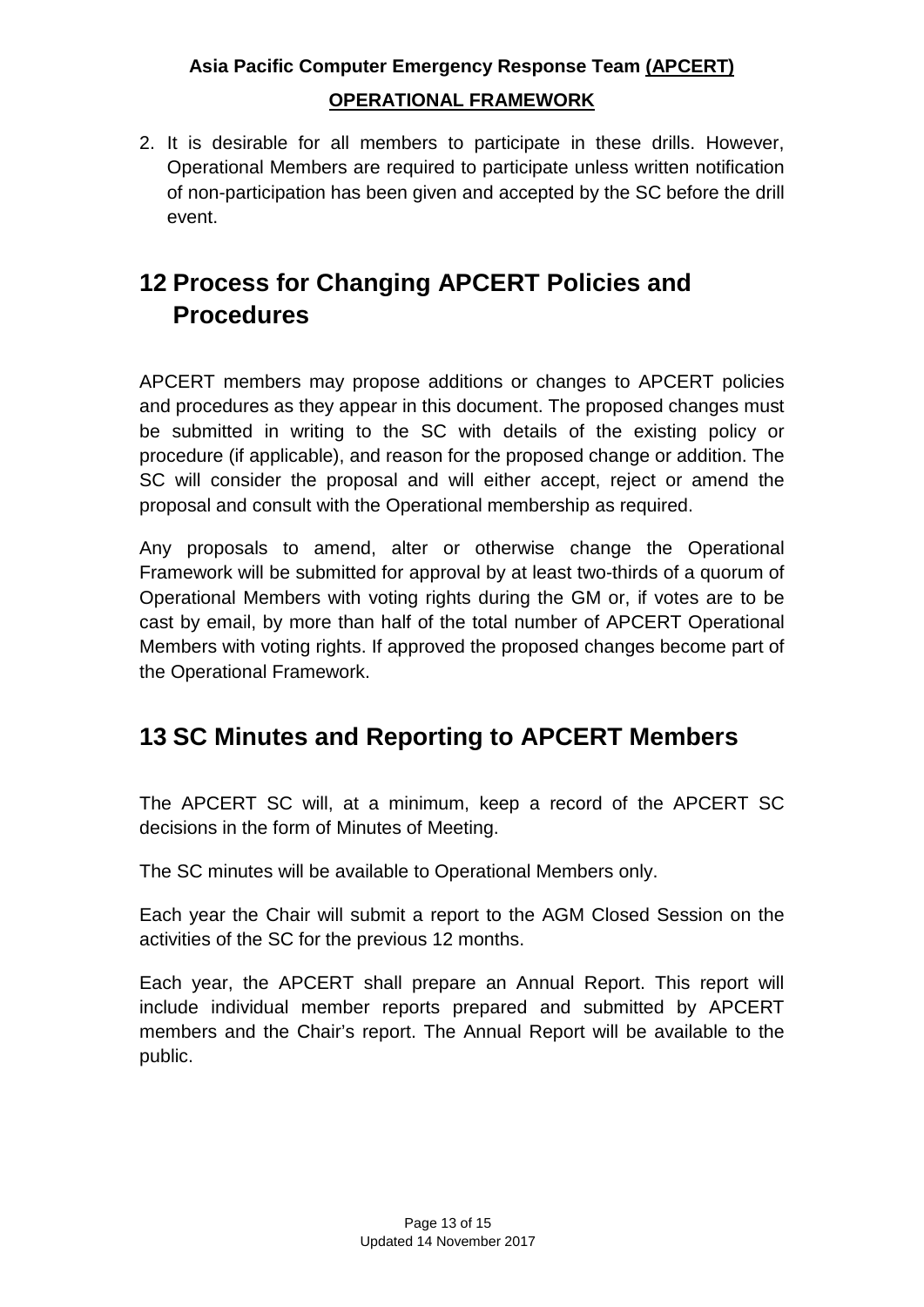### **14 Summary of the APCERT Operational Framework**

The APCERT Operational Framework constitutes the main source of information on how the APCERT operates and its mission and general activities. A number of other documents exist and should be read in conjunction with the Operational Framework. The diagram below outlines the supplementary information.

This document will be updated as required when new APCERT policies and procedures are included or modified.

This document was based on the original Proposal for Establishing an Asia Pacific Computer Emergency Response Team (APCERT) which formed the basis of the first APCERT charter and terms of reference but has since been updated to reflect changes and additions to the original terms of reference.

This document, with the exception of the section on APCERT email aliases can be made available on the APCERT web site. [www.apcert.org.](http://www.apcert.org/)